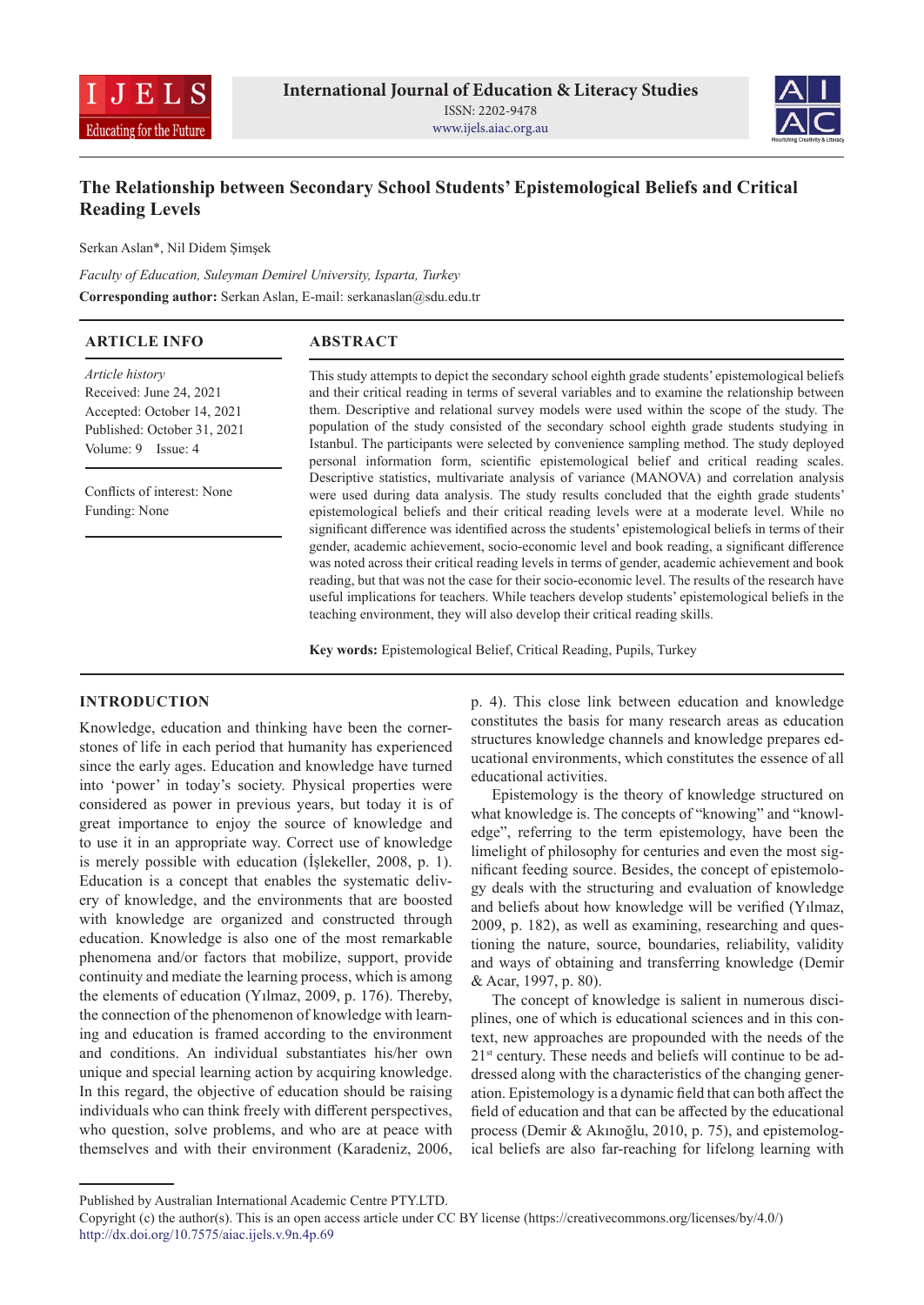their effect on the knowledge-acquisition process, especially in education (Hofer, 2001, p. 361).

Many researchers (Kitchener, 1983; Schoenfield, 1983) regard epistemological belief as a context in which learning takes place, and in their studies on epistemological beliefs, they stated that these beliefs could improve or limit the quality of learning outcomes, learners' motivational beliefs, learning strategies and the scope of knowledge. Accordingly, studies on beliefs about the nature of knowledge and knowing have dramatically increased in recent years. Initially, researchers focused on individuals' thoughts and beliefs about the source and nature of knowledge (Perry, 1968). In the 1990s, the focus of the subject expanded to include individuals' beliefs about learning, namely, the speed and ability to learn. Thus, the set of beliefs regarding the source of knowledge, the nature of knowledge, learning, learning speed and learning skill were labelled with a more inclusive term "epistemological beliefs system". A step further of this definition has spawned a broader field of study, "personal epistemology" and "personal learning" (Hofer, 2004; Kardash & Scholes, 1996; Schommer & Walker, 1997).

In the forthcoming years, some researchers developed and changed the ideas and concepts built by Perry (1968). For instance, Kitchener, King, Wood, and Davison (1989), having developed the "epistemological reflective judgment" model, noted that students go through a set of stages about how they validate knowledge, and each of these stages reflects their beliefs about how certain knowledge is and how knowledge is gained. Epistemological beliefs (those about the nature of knowledge and learning) have been linked to comprehension, meta-comprehension, and interpretation of information in various studies (Kitchener & King, 1981; Schommer, 1998; Songer & Linn, 1991). In 1990, 22 years after Perry, Schommer proposed that personal epistemology be reconceptualized as a system. Schommer-Aikins and Easter (2006, p. 412) clarified that epistemological belief includes beliefs about the nature of knowledge and learning, beliefs about the structure of knowledge, the stability of knowledge, the source of knowledge, the speed of learning and the ability to learn.

Epistemological beliefs may differ across students' interests (Paulsen & Wells, 1998), and they also affect students' motivation, cognition, and academic performance (Bruning et al., 1995; Hofer & Pintrich, 1997). Students with advanced epistemological beliefs know how to learn knowledge and which strategy to use, how to investigate the accuracy of information and how to use higher-level thinking skills (Geçgel et al., 2020, p. 480). In parallel with this study, Paulsen and Wells (1998), in their study, asserted the role of epistemological beliefs in learning.

The structure of the information age we live in has created the need for an individual to learn, question, grasp and search more, and to filter the readings more than usual (Çifçi, 2006, p. 55). In light of these explanations, critical reading has been a frequently emphasized concept during the education and instruction process. Therefore, critical reading is a detailed, analytical and careful reading act based upon a sense of curiosity. It is the efforts of individuals to find the truth by comparing what they learn through reading with their own knowledge and experience in conjunction with the activities of setting forth new knowledge from these efforts (Çifçi, 2006, p. 57). Schommer (1994) noted that individuals with mature belief disposition read critically and believe that knowledge can change. Those who think vice versa believe everything easily and cannot look at knowledge with a critical eye, as they do not query knowledge. Epistemological belief studies play a significant role in students' learning, problem solving, critical analysis of situations and critical thinking. In order for "critical thinking", as one of these elements, to take place, schools should carry out activities that will raise awareness towards critical reading from an early age.

Critical reading method involves identifying the points the reader agrees or disagrees in the text. Moreover reading comprehension, the reader evaluates the text and develops recommendations for the text or identifies contradictions about the text. In addition, the definitions also gain importance in terms of the text's accuracy, truth, logic, consistency, etc. Arıcı (2012) considers critical reading as an ideal reading style. In this activity, which he considers an ideal way of reading, the brain absorbs, records and questions the text. In the critical reading method, the reader interacts with the author and the text. If critical thinking is a requirement for the development of intellectual abilities (higher-level thinking skills), which is the most essential requirement of the  $21<sup>st</sup>$  century, then critical reading method is one of the most important outputs of this.

Critical reading requires dealing with a text in an indepth and complex way. Today, teaching critical reading is adjourned based upon the literature. Because Piaget thought that children would not be able to perform some kind of reasoning until the age of 11-12. No time was spent on teaching critical reading since the focus was on basic reading skills. However, students need to think and read critically, especially starting from the age of 11 in order to ensure active participation in the world. Children, who are acquired multiple perspectives, begin to question the habits of the mind and take heart to think. In their hypotheses, Schommer-Aikins and Hutter (2002) commented that critical thinking could be linked to epistemological beliefs. In the past, critical thinking was delineated into "general thinking dispositions" and these thinking dispositions include: (i) to question and be curious, (ii) to pose problems and probe, (iii) to think broadly and flexibly, and to reason, (iv) to organize planning and thinking, and (v) to devote effort and time to think. As can be seen, these five dispositions give clues about how learning will take place and how knowledge will increase in this context. However, Hofer and Pintrich (1997) removed the dimensions related to learning from the model by modifying Schommer's epistemological belief model. Thus, they were interested in how the individual evaluated knowledge claims s/he encountered in daily life. Accordingly, the individual can see whether a piece of knowledge is true or not by observing or welcoming what lies in his mind as true; s/he will be able to search the evidence and expert opinions and evaluate the knowledge by using the logic filter.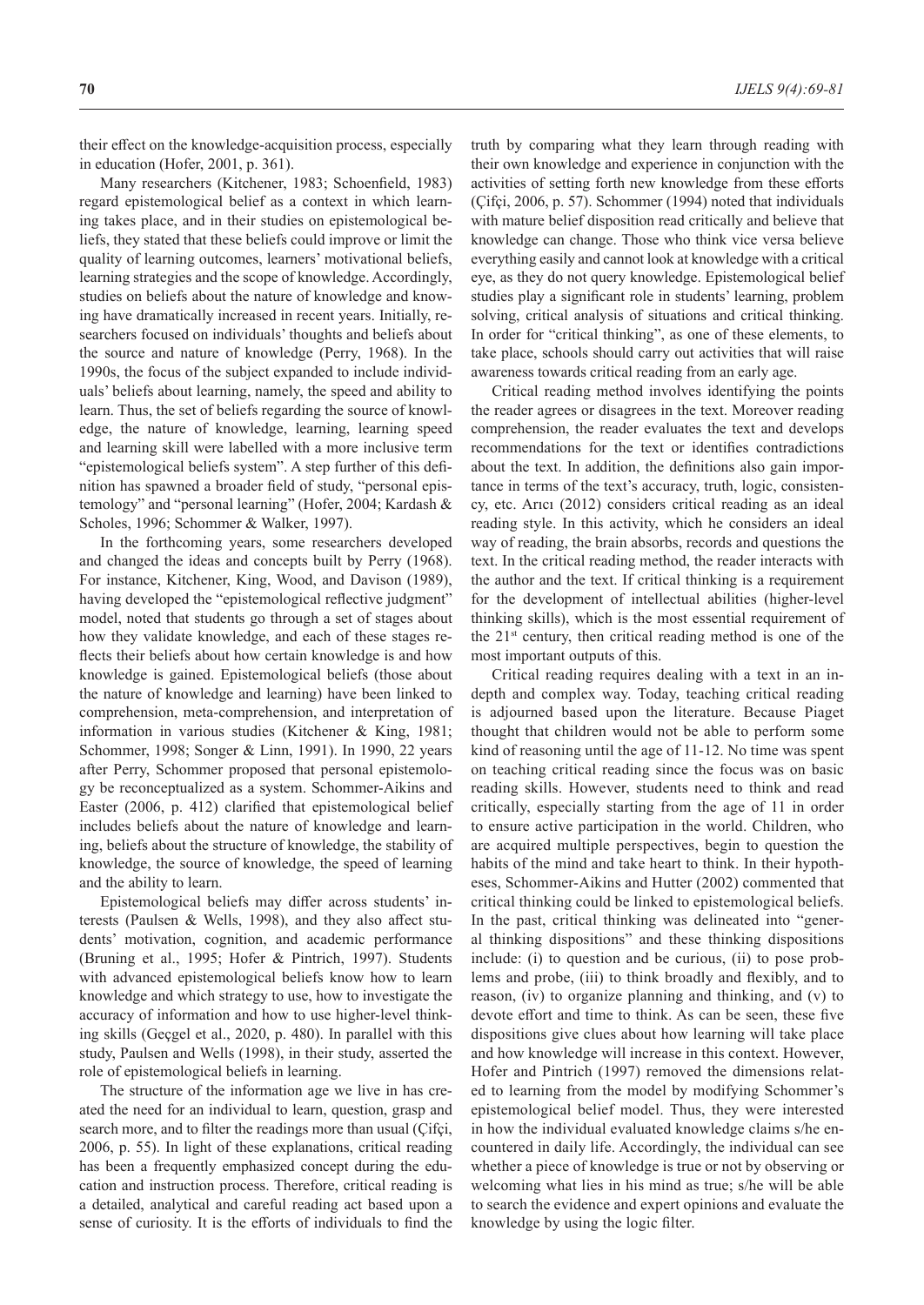Although "good reading" is fundamental for success in all courses in general, it is crucial to gain and maintain critical reading skills in the long run. The purpose of ordinary readings is to be knowledgeable with the basic meaning of the text. On the other, critical reading aims to make judgments about how the text will work. In this regard, it is indispensable to train students in analysis, interpretation, evaluation, critical awareness, critical thinking and critical language awareness in order to achieve standards and achievements in international exams such as PISA, PIRLS, TIMSS and national exams like LGS. To exemplify, "PISA includes texts in the format of continuous, discontinuous, mixed and plural texts whose types vary across description, narration, explanation, discussion, and instruction. Considering readers' approaches to 'accessing and remembering, gathering and interpreting information, reflecting and evaluating their own thoughts', the measurement system provides the reader with personal, public, educational and professional texts" (PISA, 2015). The goal of PISA is to be able to use the knowledge and skills gained in basic courses when and where necessary, to analyze problems in various situations, to be able to reason, and to present satisfactory results (Batur et al., 2019, p. 599).

The eighth grade is the most important period of secondary school in terms of an exam and exam anxiety in Turkey. During this period, students are literally bombarded with information. The developing and changing world of knowledge introduces people to an invention or discovery at any time. With this digital age, the nature of knowledge is also changing. Hence, the issue of what to teach and how it should be taught affects education, and it will continue to do so. The assumptions that technology platforms almost de-institutionalize learning have suggested that the way knowledge is represented also changes. Therefore, it is of upmost significance to indicate how students acquire knowledge, how they learn to use it and how they evaluate and interpret. Considering the relationship between *critical reading* and *knowledge* about what, how much and how we will know, it is extrapolated that not every text is read for criticism, just as each text is correct and there is a reading action for the text. However, the student acts by questioning the assumptions, claims, meaning or value of the text in a critical reading. Thus, it is meaningful to identify the students' epistemological beliefs, that is, their acceptance towards knowledge, in terms of education and training environments. It can be said that students' epistemological beliefs show their view of the world. For this reason, researching students' epistemological beliefs is an extremely important issue. Likewise, it has become an important issue for students to have critical reading skills. As a matter of fact, when the curricula in Turkey are examined, it is seen that there are activities aimed at improving students' critical reading skills.

Current studies were carried out on the secondary school students' critical reading levels in Turkey (Akar, 2007; Akyol, 2011; Dal, 2012; Orhan, 2007; Özensoy, 2011; Özonat, 2018; Potur, 2014; Sadioğlu & Bilgin, 2008; Ünal, 2006). The relevant literature also covers some studies conducted with primary school students (Akar et al., 2016; Altunsöz, 2016; Okur, 2019; Yalçıntaş, 2014; Yılmaz & Ertem, 2020); however, the literature review was selective since the participants in this study were secondary school  $8<sup>th</sup>$  grade students. As stated in the studies of Mut and Gelişli (2021, p. 96), the preference reason of the  $8<sup>th</sup>$  grade students was that this grade embodies critical reading skill and the highest level of reading skills within the 2019 Turkish Curriculum. Besides, many of the similar studies used such variables as the education status of the parents, the number of books or magazines read, the duration of daily book reading, television and internet access time. Therefore, two variables apart from gender were identified as academic achievement and socio-economic level in this study. The researchers assumed that a high level of critical reading would increase academic achievement, and thus one of these variables was noted as 'academic achievement'.

Along with the studies on the primary and secondary school students' critical reading situations, the related literature includes those related to their epistemological beliefs (Aydın & Geçici, 2017; Balantekin, 2013; Boz et al., 2011; Duran & Mıhladız, 2014; Evcim, 2010; Gülsoy et al., 2015; Kaplan & Çavuş, 2016; Topçu, Yılmaz-Tüzün, 2009; Yesilyurt, 2013). However, considering the literature in Turkey, there is no such a study specifically published on the relationship between the secondary school students' epistemological beliefs and their critical reading levels. This situation was considered an important gap in the literature. The present study is expected to contribute to the literature in this respect. In particular, the result concerning a significant relationship between students' critical reading levels and their epistemological beliefs will be a feedback for teachers. Thus, teachers will also develop students' epistemological beliefs with the activities they will design for critical reading in teaching environments. It may be wise to mention that the study results will be an important feedback for both teachers and curricula. Because activities and suggestions for developing critical reading skills will be included in the curriculum in the event of a relationship between critical reading and epistemological belief. It can be assumed that if activities prepared for developing critical reading skills are included in the curriculum, the students' epistemological beliefs can also improve. In this respect, the current study is predicted to be an original study, and it will make a great contribution to the relevant literature.

This study is an attempt to identify the  $8<sup>th</sup>$  grade secondary school students' epistemological beliefs and their critical reading levels in terms of some variables and to examine their relationship. In service of this aim, answers to the following questions were sought:

- 1. What are the secondary school students' epistemological beliefs and their critical reading levels?
- 2. Do secondary school students' epistemological beliefs and their critical reading significantly differ across gender, academic achievement, socio-economic level, and book reading?
- 3. Is there a significant relationship between secondary school students' epistemological beliefs and their critical reading?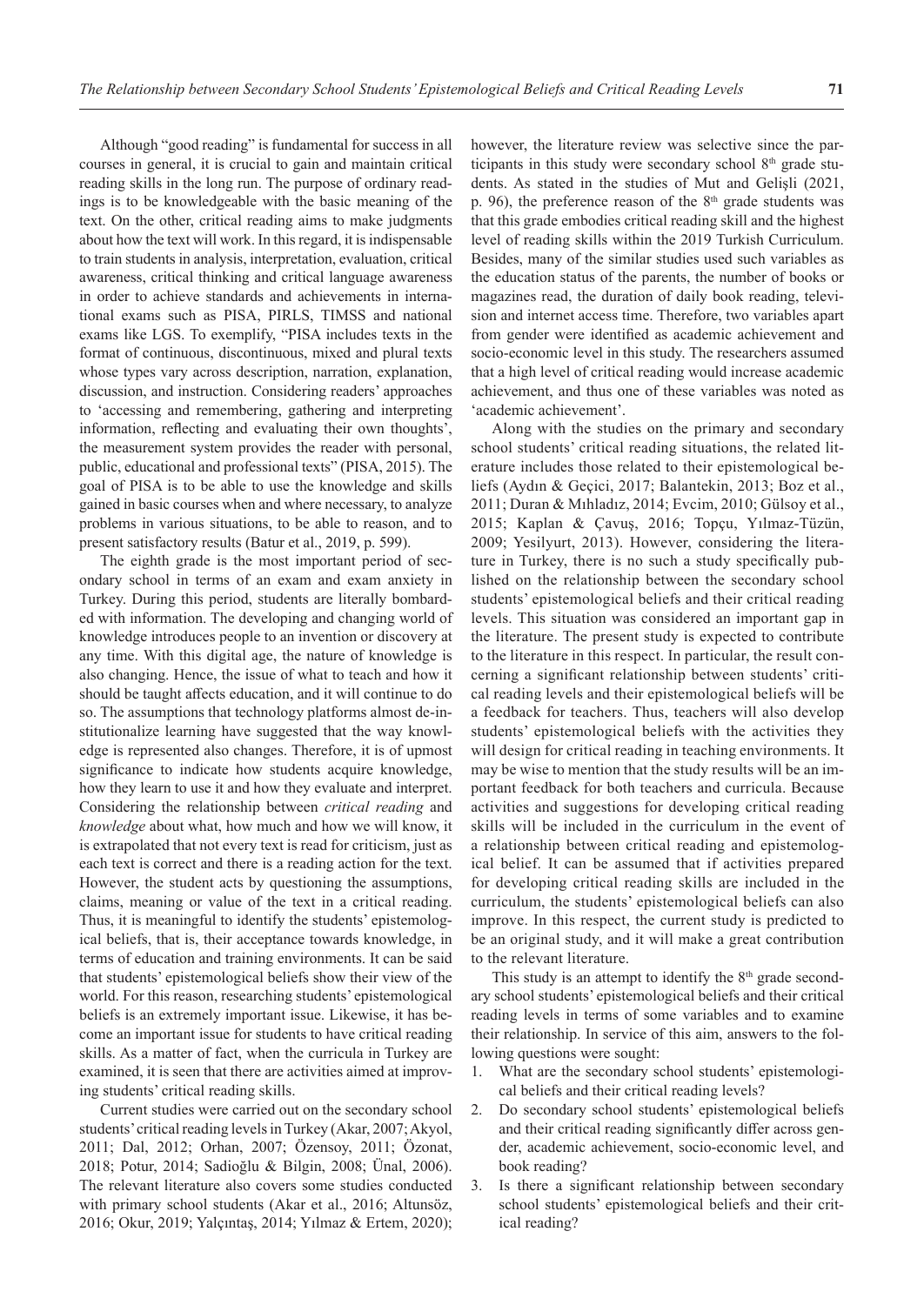### **METHOD**

### **Research Design**

The study utilized descriptive and correlation survey models based on research questions. Descriptive research is a type of research that is used to define an event addressed by the researcher or to make a real and complete description of the sample (Hocaoğlu & Akkaş-Baysal, 2020, p. 73). A cross-sectional survey model was used within the scope of the study. Fraenkel et al. (2014) outlined that data collection process takes a short time and the data are collected at once in this model. Özdemir (2014) stated that the characteristics of the investigated phenomenon are described as they exist in this survey model. This study was conducted with the use of this model since the data were collected in a short time and at once. In order to describe whether there is a significant difference between students' epistemological beliefs and critical reading levels in terms of gender, socio-economic level, academic achievement and reading status, a descriptive survey model was designed. The relational survey model was also used in the present study. Relational survey model is used to discover one or more characteristics of a group and at what level the characteristics differ (Özdemir & Doğruöz, 2020, p. 73). As this study aims to discover at what level the epistemological beliefs and critical reading levels of the secondary school eighth grade students differed together, the relational survey model was preferred.

### **Participants**

The participants of the study consisted of 478 secondary school eighth grade students studying in Istanbul. Some of the data collection tools were not filled in a qualified way and 72 data collection tools were removed. The participants were selected by a convenience sampling method, which is one of the non-probabilistic sampling methods. This sampling method requires that participants who are close, easy to access and based on the voluntary principle be included in the study (Yıldırım, 2019, p. 75). In this study, the eighth grade students who were easily accessible by the researchers due to the Covid 19 outbreak participated in the study. In Turkey, face-to-face training was held with only eighth grade students for a short time in the fall semester of the 2020-2021 academic year. For this reason, only the eighth graders were included in the study. It is known that gender, socio-economic level, academic achievement and reading status have an effect on students' epistemological beliefs and critical reading skills. Therefore, these variables were examined in the study. Academic scoring in Turkey is made out of 100 points. For this reason, in this study, academic scoring was made according to the scoring in the Turkish education system. The socio-economic level variable was expressed as low, medium and high. Students were asked to choose one of these variables according to their own perceptions. Table 1 depicts demographic information regarding the participants.

As in Table 1, among the participants, 49% are female students and 51% are male students. Table 1 also displays that they have mostly a middle socio-economic level variable

| Table 1. Demographic information regarding the |  |  |
|------------------------------------------------|--|--|
| participants                                   |  |  |

| ÷                          |                  |               |
|----------------------------|------------------|---------------|
| Gender                     | $\boldsymbol{f}$ | $\frac{0}{0}$ |
| Female                     | 198              | 49            |
| Male                       | 208              | 51            |
| Socio-economic level       |                  |               |
| Low                        | 22               | 6             |
| Middle                     | 352              | 86            |
| High                       | 32               | 8             |
| The Status of Book Reading |                  |               |
| Yes                        | 223              | 55            |
| No                         | 183              | 45            |
| Academic Achievement       |                  |               |
| $0 - 44$                   | 3                | 1             |
| 45-54                      | 20               | 5             |
| 55-69                      | 52               | 13            |
| 70-84                      | 137              | 34            |
| 84-100                     | 194              | 47            |
| Total                      | 406              | 100           |

(68%), they read books (55%) and their academic achievement is mostly between 85 and 100 (47%).

### **Data Collection Tools**

The study employed three data collection tools. All data collection tools used in the research were in Turkish. These were:

- *1. Personal information form:* Personal information form was used in the study. This form was prepared by considering the experts' views and the studies in the literature. Personal information form includes questions related to the participants' gender, academic achievement, socio-economic level and their reading status.
- *2. Scientific epistemological belief scale:* This study employed the "Scientific Epistemological Belief Scale", the Turkish adaptation of which was conducted by Acat et al. (2010). Confirmatory factor analysis was used during scale adaptation process. The tool was performed with 212 secondary school eighth grade students. The confirmatory factor analysis results revealed that the scale consisted of 5 factors and 25 items. The authority and accuracy factor consists of 9 items, the knowledge generation process factor consists of 6 items, the source of information factor consists of 4 items, and the reasoning and variability of knowledge factors consist of 3 items. The factor loads of the scale varied between.49 and.76. The factors of the scale explained 52.77% of the total variance. The reliability coefficient of the scale was identified to be.82 (Acat et al., 2010). While the scale was adapted by the researchers, confirmatory factor analysis was also performed. As a result of the analysis, it was determined that the fit indices were sufficient (Acat et al., 2010).

*3. Critical reading scale:* The "Critical Reading Scale" developed by Söylemez (2015) was also used within the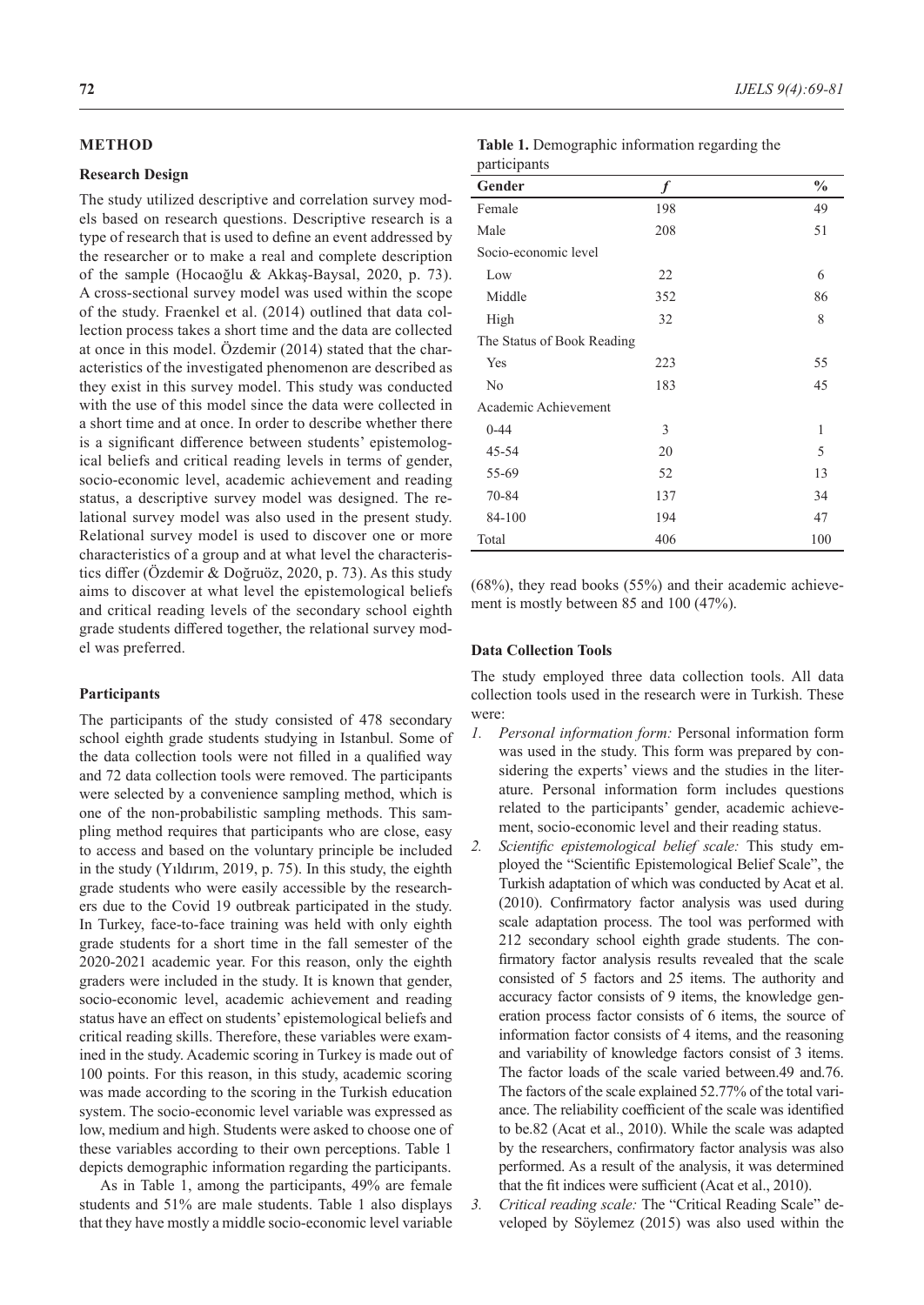scope of the study. Exploratory and confirmatory factor analyses were used during scale development process. The scale was developed by administering it to 790 secondary school students. The exploratory factor analysis results suggested that the scale consisted of 4 factors and 33 items. The subject factor of the critical reading scale consists of 4 items, the text factor consists of 11 items, and the reader and author factors consist of 4 items. The factor loads of the scale ranged between.51 and.89. The factors of the scale explained 61.66% of the total variance. The reliability coefficient of the scale was determined as.85. The confirmatory factor analysis also showed the appropriateness of fit indices (Söylemez, 2015).

Necessary permissions were obtained from the researchers who developed the scales. Internal consistency coefficients of both scales were examined. While the Cronbach Alpha internal consistency coefficient of the epistemological belief scale was found to be.72, that of the critical reading scale was.88. Based upon these results, it is evident that the data set of both scales are reliable (Seçer, 2015).

#### **Data Collection**

The data were collected between 2-13/11/2020 during the fall semester of the 2020-2021 academic year. Necessary permissions were obtained and the decision of the ethics committee (Date: 11.11.2020, No: 98/2) was made in this regard. Besides, consent of the participants was ensured. The data collection tool was administered after distributing voluntary participation document to the participants. The data were collected at time intervals that would not adversely affect the secondary school students' learning process. Secondary school students filled in the personal information form and scale items in approximately 25 minutes. While collecting the data, the students were told that they could withdraw from the research if they wanted to. Ethical principles were respected at all stages of the research.

#### **Data Analysis**

The data were analyzed through use of a statistical package program. Descriptive statistics, multivariate analysis of variance (MANOVA) and correlation analysis were used during data analysis. Some assumptions must be met in order to use MANOVA. The first of these is to certify the univariate and multivariate normality of the data. The Kolmogorov Smirnov test was used to determine whether the univariate normality assumption was achieved or not. The test results indicated that the epistemological belief scale (K-S=.04,  $p>0.05$ ) and critical reading scale (K-S=.02, p>.05) demonstrated normal distribution. Afterwards, the multivariate normality was examined. Pallant (2010) proposed that the Mahalanobis distance value be examined and the extreme values be removed before the analysis. In this vein, Mahalanobis distance value was examined and seven extreme values were confirmed. These extreme values were removed from the data set before analysis. In order to use MANOVA, the following assumptions must be met: There must be no multiple linear connection between dependent

variables (Field, 2013) and that the homogeneity of variance-covariance matrices must be ensured (Tabachnick & Fidell, 2015). Analysis results verified that these two assumptions were met. The effect sizes of the analyses were also calculated and presented in the relevant tables. Green and Salkind  $(2013)$  noted that the effect size value  $(\eta_2)$  is evaluated as.01 small.,06 moderate and.14 large. In order to perform correlation analysis, both variables must be continuous and show normal distribution (Karagöz, 2017; Sungur, 2014). These two basic assumptions were met within the study. Participation levels can be expressed as low 0.00 to 1.66, moderate 1.67 to 3.32, and high 3.33 to 5.00.

### **FINDINGS**

This section includes findings related to secondary school eighth grade students' participation levels in terms of epistemological beliefs and critical reading scales, whether students' epistemological beliefs and their critical reading levels differed across gender, socio-economic level, book reading and academic achievement and whether there is a relationship between these two variables.

Table 2 displays the eighth graders' participation levels regarding epistemological beliefs and critical reading scales.

Upon analyzing Table 2, secondary school eighth grade students were identified to have a "*moderate*" participation level regarding epistemological beliefs (*M*=2.99) and critical reading scales (*M*=3.28).

Table 3 depicts one-factor MANOVA results related to whether secondary school eighth graders' epistemological beliefs and their critical reading levels significantly varied across their gender.

MANOVA was conducted to determine whether secondary school eighth graders' epistemological beliefs and critical reading levels significantly varied across their gender. Prior to the MANOVA analysis, preliminary analyzes were made to check the assumptions of linearity, normality, univariate and multivariate extreme values and multiple common linearity and no violations were observed. One of the basic assumptions of MANOVA analysis is the homogeneity of the diffusion matrix according to Box's M statistics. The analysis result suggested that this assumption was met  $(F_{3, 2.80937}$ =1.671, p=.171). A statistically significant difference was determined between the secondary school eighth graders' epistemological beliefs and their critical reading levels in terms of gender (Wilk's  $\Lambda$ =.977, F<sub>(1, 393)</sub>=4.65, p=.01, partial eta square=.023). As is seen in Table 3, no significant difference was noted across the secondary school eighth grade students' epistemological beliefs in terms of their gender ( $F_{1, 391}$ =.93, p>.05), a significant difference was identified across their critical reading levels in favor of female students  $(F_{1, 391} = 4.22, p < .05)$ . Also, a low-level interaction was found between gender and epistemological beliefs along with critical reading levels (Green & Salkind, 2013).

One-factor MANOVA results regarding whether secondary school eighth graders' epistemological beliefs and critical reading levels significantly varied across their academic achievement were demonstrated in Table 4.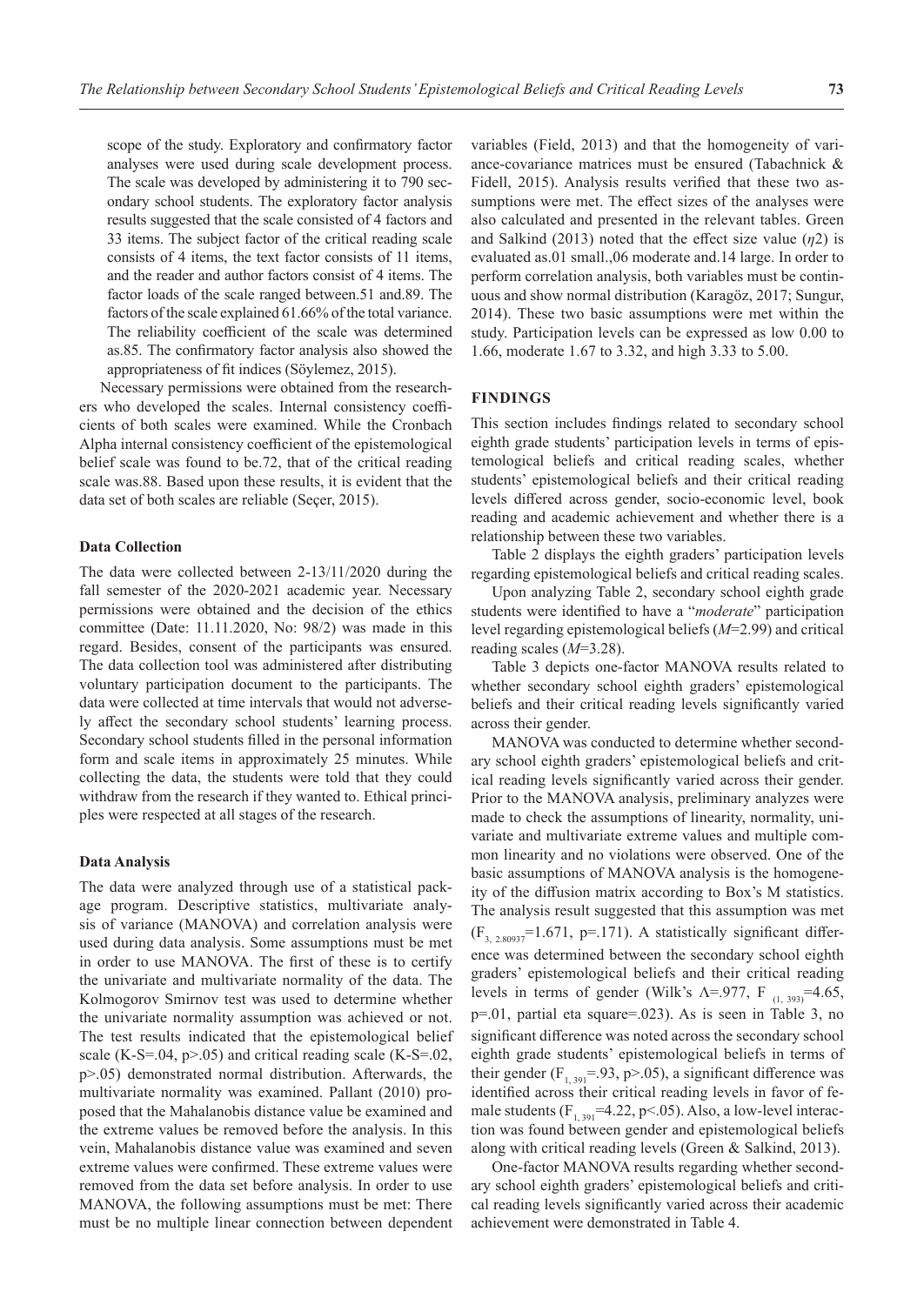**Variables n** *M SD* **Max Min Level** Epistemological Belief 393 2.99 0.42 4.21 1.88 Moderate Critical Reading 393 3.28 0.53 4.69 1.75 Moderate

**Table 2.** The eighth graders' participation levels regarding epistemological beliefs and critical reading scales

**Table 3.** One‑factor MANOVA results concerning gender variable

| <b>THERE</b> OF OTHER HAVIOI THE R FOR FIGURES CONCERTING, GUILDELY VALIMENT |        |     |      |           |       |      |         |      |
|------------------------------------------------------------------------------|--------|-----|------|-----------|-------|------|---------|------|
| <b>Dependent Variables</b>                                                   | Gender | n   | M    | <b>SD</b> | df    |      |         |      |
| Epistemological Belief                                                       | Female | 194 | 2.97 | 0.42      | 1-391 | 0.93 | 0.33    | 0.00 |
|                                                                              | Male   | 199 | 3.01 | 0.43      |       |      |         |      |
| Critical Reading                                                             | Female | 194 | 3.34 | 0.55      | 1-391 | 4.22 | $0.04*$ | 0.01 |
|                                                                              | Male   | 199 | 3.22 | 0.50      |       |      |         |      |

 $*_{p<.05}$ 

**Table 4.** One‑factor MANOVA results concerning academic achievement variable

| <b>Dependent Variable</b> | <b>Academic Achievement</b> | $\mathbf n$ | $\boldsymbol{M}$ | <b>SD</b> | df    | F     | p        | $\eta^2$ | <b>Scheffe</b>           |
|---------------------------|-----------------------------|-------------|------------------|-----------|-------|-------|----------|----------|--------------------------|
| Epistemological Belief    | $0-44(A)$                   | 3           | 2.62             | 0.14      | 4-388 | 1.03  | 0.390    | 0.01     | $\overline{\phantom{a}}$ |
|                           | $45-54(B)$                  | 19          | 3.02             | 0.48      |       |       |          |          |                          |
|                           | 55-69 $(C)$                 | 50          | 2.92             | 0.46      |       |       |          |          |                          |
|                           | $70-84$ (D)                 | 134         | 2.99             | 0.43      |       |       |          |          |                          |
|                           | $85-100$ (E)                | 187         | 3.01             | 0.40      |       |       |          |          |                          |
| Critical Reading          | $0-44(A)$                   | 3           | 2.77             | 0.41      | 4-388 | 10.30 | $0.000*$ | 0.09     | E>B                      |
|                           | $45-54(B)$                  | 19          | 3.01             | 0.36      |       |       |          |          | E>C                      |
|                           | 55-69 $(C)$                 | 50          | 3.04             | 0.52      |       |       |          |          | $E>$ D                   |
|                           | $70-84$ (D)                 | 134         | 3.19             | 0.51      |       |       |          |          |                          |
|                           | $85-100$ (E)                | 187         | 3.44             | 0.52      |       |       |          |          |                          |

 $*_{p<.05}$ 

MANOVA was used to confirm whether secondary school eighth graders' epistemological beliefs and critical reading levels significantly differed across their academic achievement. Prior to the MANOVA analysis, preliminary analyzes were made to check the assumptions of linearity, normality, univariate and multivariate extreme values and multiple common linearity and no violations were observed. One of the basic assumptions of MANOVA analysis is the homogeneity of the diffusion matrix according to Box's M statistics. The analysis result verified that this assumption was met  $(F_{12, 450.769} = 1.625, p = .082)$ . A statistically significant difference was recorded between the secondary school eighth graders' epistemological beliefs and their critical reading levels in terms of academic achievement (Wilk's  $\Lambda$ =.889,  $F_{(4, 388)}$ =5.85 p=.00, partial eta square  $=$ .057). According to Table 4, no significant difference was noted across the secondary school eighth grade students' epistemological beliefs in terms of their academic achievement ( $F_{4-388}$ =1.03, p>.05), while a significant difference was identified across their critical reading levels in favor of those having between 85-100 academic achievement ( $F_{4-388}$ =10.30, p<.05). Besides, a low level of interaction was determined between academic achievement and epistemological beliefs, but a medium level interaction with critical reading levels.

Table 5 shows one-factor MANOVA results related to whether secondary school eighth graders' epistemological beliefs and critical reading levels significantly varied across their socio-economic levels.

MANOVA was used to identify if secondary school eighth graders' epistemological beliefs and critical reading levels significantly differed across their socio-economic level. Prior to the MANOVA analysis, preliminary analyzes were made to check the assumptions of linearity, normality, univariate and multivariate extreme values and multiple common linearity and no violations were observed. One of the basic assumptions of MANOVA analysis is the homogeneity of the diffusion matrix according to Box's M statistics. The results pinpointed that this assumption was met  $(F_{6, 27527.559} = 1.737,$ p=.108). MANOVA analysis results revealed a statistically significant difference between the secondary school eighth graders' epistemological beliefs and their critical reading levels in terms of socio-economic level (Wilk's Λ=.968,  $F_{(2, 393)}$ =3.138 p=.06, partial eta square =.01). As observed in Table 5, the secondary school eighth grade students' epistemological beliefs ( $F_{2, 390}$ =1.23, p>.05) and critical reading levels ( $F_{2, 390}$ =2.08, p>.05) were free from any significant difference in terms of their socio-economic level. Moreover, a low level of interaction was found between socio-economic level and epistemological beliefs as well as critical reading levels. One-factor MANOVA results regarding whether secondary school eighth graders' epistemological beliefs and their critical reading levels significantly varied across book reading were shown in Table 5.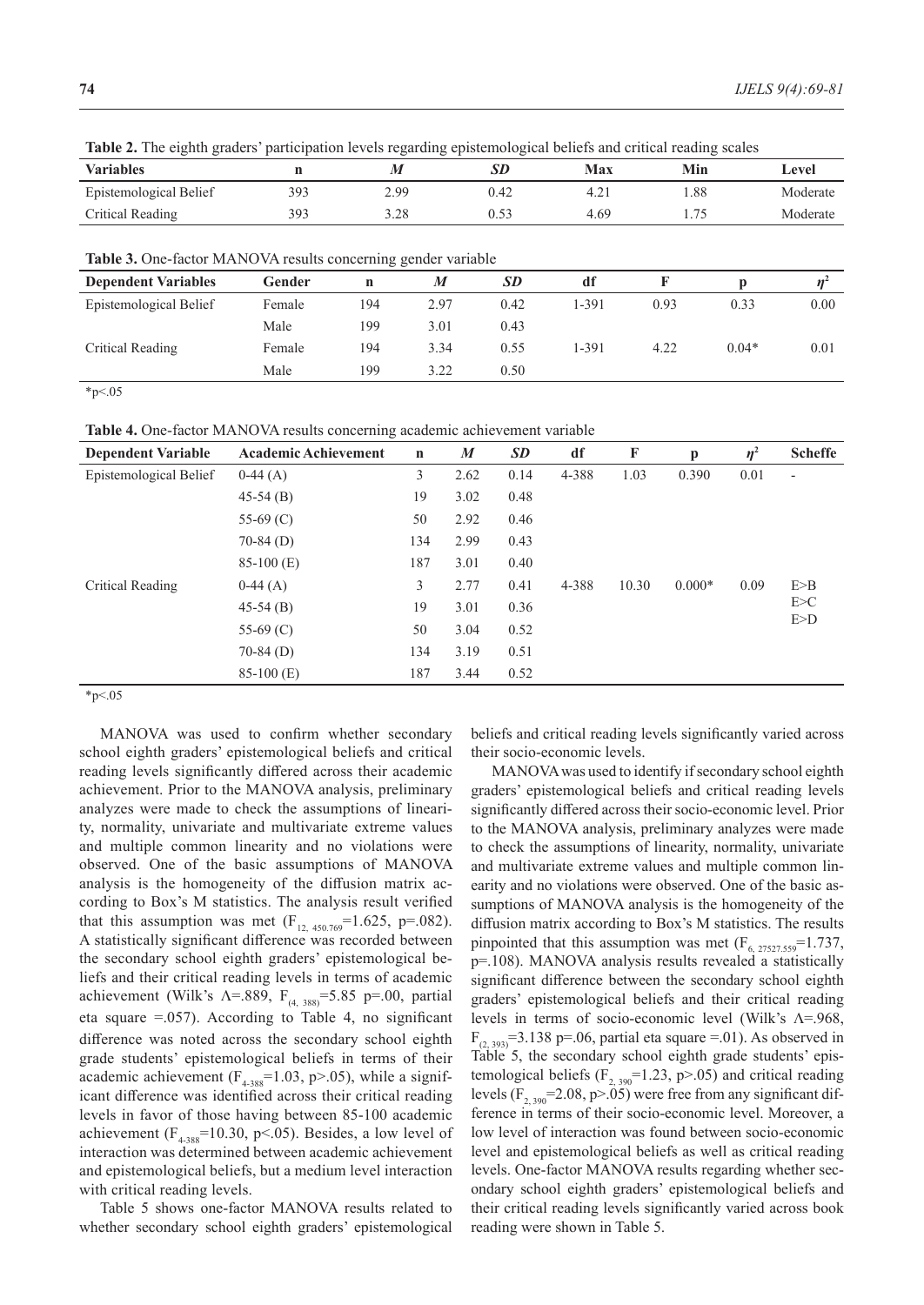| <b>Dependent Variable</b> | <b>Socio-Economic Level</b> | $\mathbf n$ | M    | <b>SD</b> | df    | F    | p    | $n^2$ | <b>Scheffe</b> |
|---------------------------|-----------------------------|-------------|------|-----------|-------|------|------|-------|----------------|
| Epistemological Belief    | Low                         | 21          | 3.12 | 0.54      | 2-390 | 1.23 | 0.29 | 0.00  |                |
|                           | Middle                      | 341         | 2.99 | 0.40      |       |      |      |       |                |
|                           | High                        | 31          | 2.93 | 0.53      |       |      |      |       |                |
| Critical Reading          | Low                         | 21          | 3.05 | 0.62      | 2-390 | 2.08 | 0.12 | 0.01  |                |
|                           | Middle                      | 341         | 3.29 | 0.51      |       |      |      |       |                |
|                           | High                        | 31          | 3.32 | 0.66      |       |      |      |       |                |

Table 5. One-factor MANOVA results concerning socio-economic level variable

 $*_{p<.05}$ 

**Table 6.** One-factor MANOVA results concerning book reading variable

| <b>Dependent Variables</b> | <b>Book Reading</b> | n   | M    | <b>SD</b> | df    |       |          |      |
|----------------------------|---------------------|-----|------|-----------|-------|-------|----------|------|
| Epistemological Belief     | Yes                 | 216 | 3.00 | 0.40      | 1-391 | 0.08  | 0.770    | 0.00 |
|                            | No                  | 177 | 2.99 | 0.45      |       |       |          |      |
| Critical Reading           | Yes                 | 216 | 3.39 | 0.52      | 1-391 | 22.40 | $0.000*$ | 0.06 |
|                            | No                  | 177 | 3.14 | 0.51      |       |       |          |      |
|                            |                     |     |      |           |       |       |          |      |

 $*_{p<.05}$ 

MANOVA was used to identify whether secondary school eighth graders' epistemological beliefs and their critical reading levels significantly differed across book reading variable. Prior to the MANOVA analysis, preliminary analyzes were made to check the assumptions of linearity, normality, univariate and multivariate extreme values and multiple common linearity and no violations were observed. One of the basic assumptions of MANOVA analysis is the homogeneity of the diffusion matrix according to Box's M statistics. The analysis results indicated that this assumption was not met  $(F_{3, 1.02738} = 4.079, p = .007)$ . Akbulut (2011) stated that if this assumption is violated, the Pillai's Trace test should be taken into account instead of the Wilk's Lamda test. Considering this recommendation, the value of Pillai's Trace test was analyzed in this study. As a result of MANOVA, a statistically significant difference was found between the secondary school eighth graders' epistemological beliefs and their critical reading levels in terms of book reading variable (Pillai's Trace=.067,  $F_{(1, 393)}$ =13.91 p=.00, partial eta square=.067). According to Table 6, no significant difference was found between the secondary school eighth grade students' epistemological beliefs in terms of reading book variable  $(F_{1, 391} = .08,$ p>.05), while a significant difference was noted between the critical reading levels in favor of those who read books  $(F<sub>1, 393</sub>=22.40, p<.05)$ . In addition, a low level of interaction was determined between book reading and epistemological beliefs, and a moderate level interaction with critical reading levels.

The relationship between the secondary school eighth graders' epistemological beliefs and their critical reading was examined and presented in Table 7.

The correlation analysis result showed a moderate level, positive and significant relationship (*r*=.481, *p*<.01) between the students' epistemological beliefs and their critical reading (Tuna, 2016). This paves the way for the fact that secondary school students' critical reading levels will increase if their epistemological beliefs increase.

#### **Table 7.** Correlation analysis results

| <b>Variables</b> | <b>Epistemological</b><br><b>Belief</b> | <b>Critical Reading</b> |
|------------------|-----------------------------------------|-------------------------|
| Epistemological  |                                         |                         |
| <b>Belief</b>    | $0.481*$                                |                         |
| Critical Reading |                                         |                         |
| $N=399, *p<0.01$ |                                         |                         |

## **DISCUSSION, CONCLUSIONS AND RECOMMENDATIONS**

This study aims to identify the relationship between secondary school eighth grade students' epistemological beliefs and their critical reading, and to reveal whether their epistemological beliefs and critical reading levels significantly differed across some variables.

The results suggested that the eighth grade students' epistemological beliefs and their critical reading were at a moderate level, which is a significant result of our study. The fact that secondary school eighth grade students' critical reading levels and their epistemological beliefs were not found to be at a high level is considered as a negative outcome by researchers. Especially in the 21<sup>st</sup> century, the main objective of education is to raise individuals who do not accept knowledge as it is, who question the knowledge obtained, who examine it with a critical eye, and who confirm the accuracy of information with different sources. Based on this result of the study, the participants may be said to be inadequate in questioning the information and analyzing it critically.

The study results showed a significant difference between the critical reading levels of the  $8<sup>th</sup>$  grade students in terms of *gender* in favor of female students, but no such a difference was identified across their epistemological beliefs in terms of gender. This means that female students read the texts much more critically. This can also be explained by the characteristics of the Turkish social structure. To illustrate, girls spend more time at home and prefer to read books compared to boys, which may be the reason for this difference.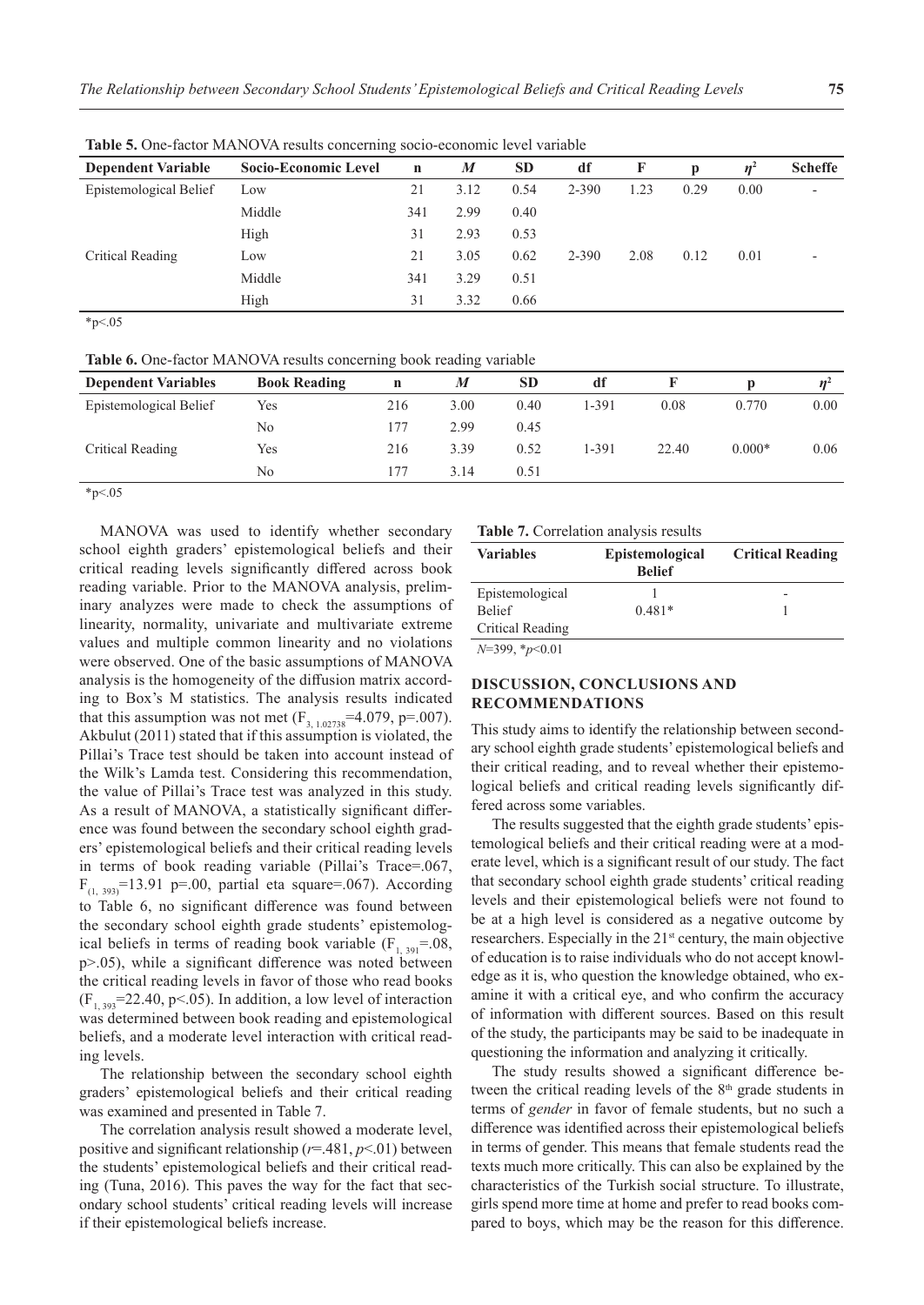Some studies on critical reading concluded a significant difference in favor of female students (Akar et al., 2016; Akyol, 2011; Çam, 2006; Özmutlu et al., 2014; Yalınkılıç & Çelik, 2011). There are various reasons why female students have higher critical reading skills, which require in-depth examination rather than superficial learning. In their study, Akar et al., (2016, p. 12) found that female students read more books than male students did. Likewise, Demir and Kan (2017) also noted a significant difference in favor of female students. Özdemir (2017, p. 48), on the other hand, indicated that there has been no difference in terms of gender in some studies in recent years, and that the curricula implemented since the 2005 academic year may have led to this result. He even favored this situation with the view that girls read more books than boys did.

The fact that there was no significant difference between the epistemological beliefs of the students in terms of gender may be due to the fact that gender is not the one that results in a significant difference across epistemological beliefs. Because an epistemological belief is a concept that appears to be gender-neutral and shaped by the characteristics of the student's family, home environment, and close environment in pre-school education process. Therefore, studies (Hofer & Pintrich, 1997) do not refer to gender related belief, but of personal epistemological belief. Similar studies are available in the literature that support this result (Gülsoy et al., 2015; Schommer, 1993). The related literature also includes studies that were in contrary to this result (Balantekin, 2013; Cano, 2005; Islıcık, 2012; Trautwein & Lüdtke, 2007). In some of the studies, epistemological beliefs were found to significantly differ across gender in favor of female students (Balantekin, 2013; Islıcık, 2012), while a significant difference was obtained in favor of male students (Meral & Çolak, 2009). This may be due to the fact that different scales were used in the studies that were conducted in different studies.

Within the scope of the study, a statistically significant difference was found in terms of *academic achievement* as a result of the common interaction between the secondary school students' epistemological beliefs and their critical reading levels. No significant difference was noted across the secondary school eighth grade students' epistemological beliefs in terms of their academic achievement, while a significant difference was identified across their critical reading levels in favor of those having between 85-100 academic achievement. Based upon this result, it can be interpreted that academic achievement is not an effective variable on epistemological beliefs, and it can also be said that academic achievement cannot be the only or indispensable criterion in the activities of the student regarding his/her knowledge. Many studies were carried out showing that epistemological beliefs are effective in learning and hence a relationship with academic achievement (Hofer, 2000; Ricco et al., 2010; Sadıç & Çam, 2015; Uysal, 2010). Although the literature involves studies on epistemological beliefs, a limited number of studies were conducted to investigate its relationship with academic achievement (Özbay, 2016, p. 29). In a study conducted with the sixth graders, Kızılgüneş (2007) outlined that epistemological beliefs had an indirect effect on academic achievement. Tüken (2010) signified that the 8<sup>th</sup> grade students with high academic achievements were more developed in all dimensions of epistemological beliefs. Uysal (2010), in his thesis on  $6<sup>th</sup>$ ,  $7<sup>th</sup>$  and  $8<sup>th</sup>$  grades, concluded that the students' epistemological beliefs directly affect their academic achievement. Similarly, Evcim et al. (2011) and Yeşilyurt (2013) put forward a significant relationship between secondary school students' epistemological beliefs and their academic achievements.

The international literature also covers some studies depicting that the students' epistemological beliefs having develop over time had a positive and direct effect on academic achievement (Conley et al., 2004). For instance, Schommer and Dunnell (1997) also conducted a study with gifted students and examined the relationship between their epistemological beliefs and academic achievement. As a result of their parallel studies with high school students, Schommer et al. (1997) found that students' learning improved as their grade level progressed, their academic achievement increased and their epistemological beliefs also improved. In his two-dimensional study with the  $5<sup>th</sup>$  grade students, Elder (1999 as cited in Özbay, 2016) found that students had more developed epistemological views as their academic achievement increased. Schreiber and Shinn (2003) argued that students' epistemological beliefs affect their academic achievement and learning processes. Conley et al. (2004) identified a high correlation between academic achievement and epistemological beliefs. Ricco et al. (2010), in their studies conducted with the sixth, seventh and eighth graders, revealed significant relationships between the accuracy of knowledge, the necessity of verifying the knowledge and academic performance goals.

This might indicate that academic achievement is a variable that makes a significant difference on the critical reading level. Students with high academic achievement can examine events from different perspectives, analyze, identify relationships, infer, question knowledge, and organize information. In fact, in the study conducted by Akbıyık and Seferoğlu (2006), a significant difference between critical thinking dispositions in favor of those with high academic achievement is parallel to this interpretation. Karabıyık (2013) noted that the higher the critical reading level is, the higher the academic achievement gets. Özensoy (2011) also reported in his experimental study that the students' academic success increased in social studies course based upon critical reading. Çam (2006) also revealed a relationship between the 5<sup>th</sup> grade students' critical reading skills and their academic achievement. Emiroğlu (2014), Karabey (2013) and Özdemir (2005) also stated that the academic success of the students increased after the critical reading practices with the experimental groups. Likewise, similar results emerged in the studies conducted by Aydoğdu (2020), Demir and Kan (2017) and Ip et al. (2000). These results support that of this study.

The study results unveiled that there was no significant difference between the eighth grade students' epistemological beliefs their critical reading levels in terms of socio-economic level. However, the student's contact with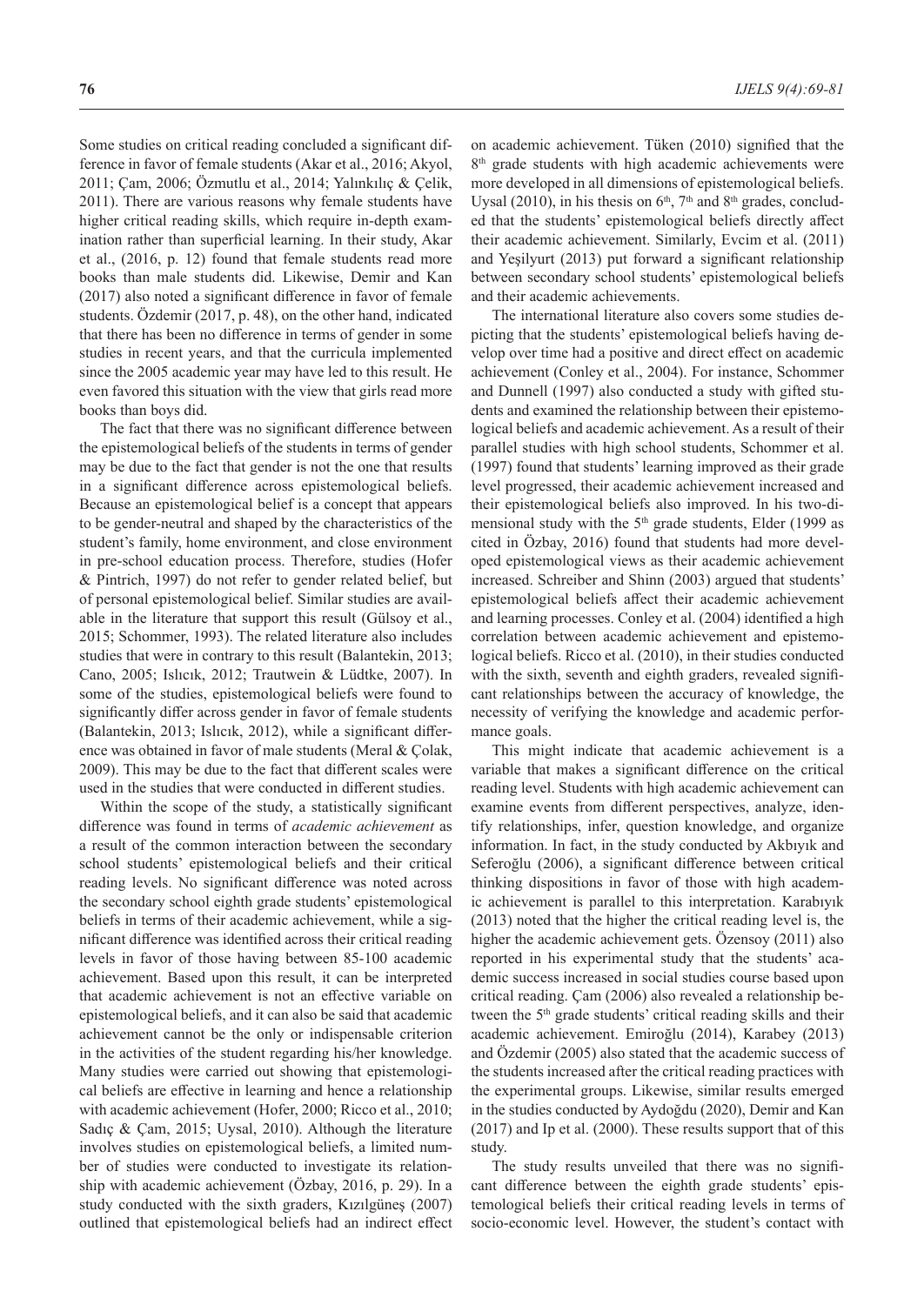knowledge will decrease as the education or economic level of the family decreases in our society. It has become easier to reach information in the new world order. Additionally, an individual takes someone from either his/her family or immediate surroundings as a role model. With the advancements in technology, it has become possible to access books, resources and therefore information in every environment. For this reason, it is much less likely that the socio-economic situation will have an adverse effect on knowledge and learning in current studies. Correspondingly, Akar et al. (2016, p. 12) concluded that the socio-economic situation did not affect the students' critical reading skills. Akyol (2011) and Güven and Çam Aktaş (2013) affirmed that the critical reading skills of the students who had positive conditions in terms of socio-economic status were more sufficient. Some studies depicted that the income level of the upper age groups had an insignificant effect on students' critical reading skills, and as the age gets younger, the socio-economic status of the family was announced to have a noteworthy effect on critical reading (Topçu, 2007). Unlike these results, Demir and Kan (2017, p. 674), Güven and Çam Aktaş (2013) put forward that the students in the schools located within the socio-economically better region had a higher level of critical reading skills than those in the schools within the socioeconomically weaker region. This suggests that students who learn at schools located in a region with higher socio-economic status may have higher reading awareness and reading frequency. Özdemir (2017) caught the main points in his study and, evaluated the relationship between the socioeconomic situation and critical reading, and thus indicating that the only support that parents can provide for children is not to buy books for them. In the same study, the researcher also pinpointed that students can develop a positive attitude towards reading through discussing and making evaluations about the book and in this manner children can gain critical reading skills. For those whose curiosity is promoted at a young age and who can find some answers to their questions, it may be easier to construct knowledge, and to develop their critical thinking skills. This skill will also contribute to the development of critical reading skills later on. No discussion could be made on this issue, since there were no research results related to whether the students' epistemological beliefs differed across their socio-economic level.

This study also dealt with the book reading status of the students as a variable. An analysis was conducted to suggest whether the eighth grade students' epistemological beliefs and their critical reading levels significantly varied across book reading status. While there was no significant difference between the students' epistemological beliefs in terms of book reading variable, a significant difference was identified across their critical reading levels in terms of book reading, which was in favor of those who read books. Based upon this result, it may be wise to mention that reading books did not have an effect on the students' epistemological beliefs, but on their critical reading. Critical reading is grounded on the ability to think critically and to observe. An individual must be a good observer to be able to analyze the environment with a critical eye. Observation is not only done by looking around, but books are also tools for observation. Under the strength of these findings, students who read books can be said to have a high level of critical reading. The study conducted by Demir and Kan (2017) brought forth that students, who spend more time on reading books on a weekly basis and those who read more books throughout the year, get higher scores. Besides, a significant difference was found in favor of female students in the same study. Reading books is as significant as Turkish lessons during the critical reading skills development process. Thus, thinking skills and, in particular, critical thinking skills will develop. The above-mentioned study of Demir and Kan (2017, p. 674) also suggested that the students had a moderately critical reading level, which may be due to the inadequacy of critical reading learning outcomes in schools and the students' inability to gain the habit of reading books. They even stated that students' critical reading skills increased as the time spent on reading books and the number of books increased on a weekly and yearly basis. Therefore, reading frequency and reading habit are crucial in critical reading skill. Özmutlu et al. (2014, p. 1131) found a significant difference between the critical reading level and the weekly book reading number, namely, the level of critical reading increased as the number of book reading increased.

Orhan (2007) asserted that the students' comprehension and analysis skills increased as the reading habit increased. Ogurlu (2014) concluded that as the number of pages read increased students' critical reading scores were significantly higher. In this sense, he also emphasized how important it is for teachers to encourage students for read books and to organize discussing meeting the books read at the point of being critical readers. Kıran (2019) noted that an increase in the number of storybooks read by  $4<sup>th</sup>$  grade students positively affected their critical thinking; furthermore, Basmaz (2017) stated that the number of books in a house affects students' critical thinking. Koçak et al. (2015) also stressed in their study that students who enjoyed reading books had higher levels of critical thinking. However, that is not the case in Cevher's (2008) study, referring that there was no relationship between critical reading and book reading.

Taking a step further, this study examined the relationship between the secondary school eighth grade students' epistemological beliefs and their critical reading levels. Hereunder, a moderate level, positive and significant relationship was determined between the 8<sup>th</sup> grade students' epistemological beliefs and their critical reading levels. This may indicate a relationship between the students' epistemological beliefs and their critical reading levels. Students' critical reading skills will also increase as their epistemological beliefs increase, which is an important result that cannot be overlooked. Because this will shed light onto the regulation of the teaching-learning process especially for teachers. Providing that teachers practice activities for improving students' critical reading skills in the teaching-learning process, they will also contribute to their questioning knowledge and nonacceptance of knowledge as it is (Aybek & Aslan, 2018). Moreover, critical thinking is related to the concept of epistemological belief and hence affecting the individual's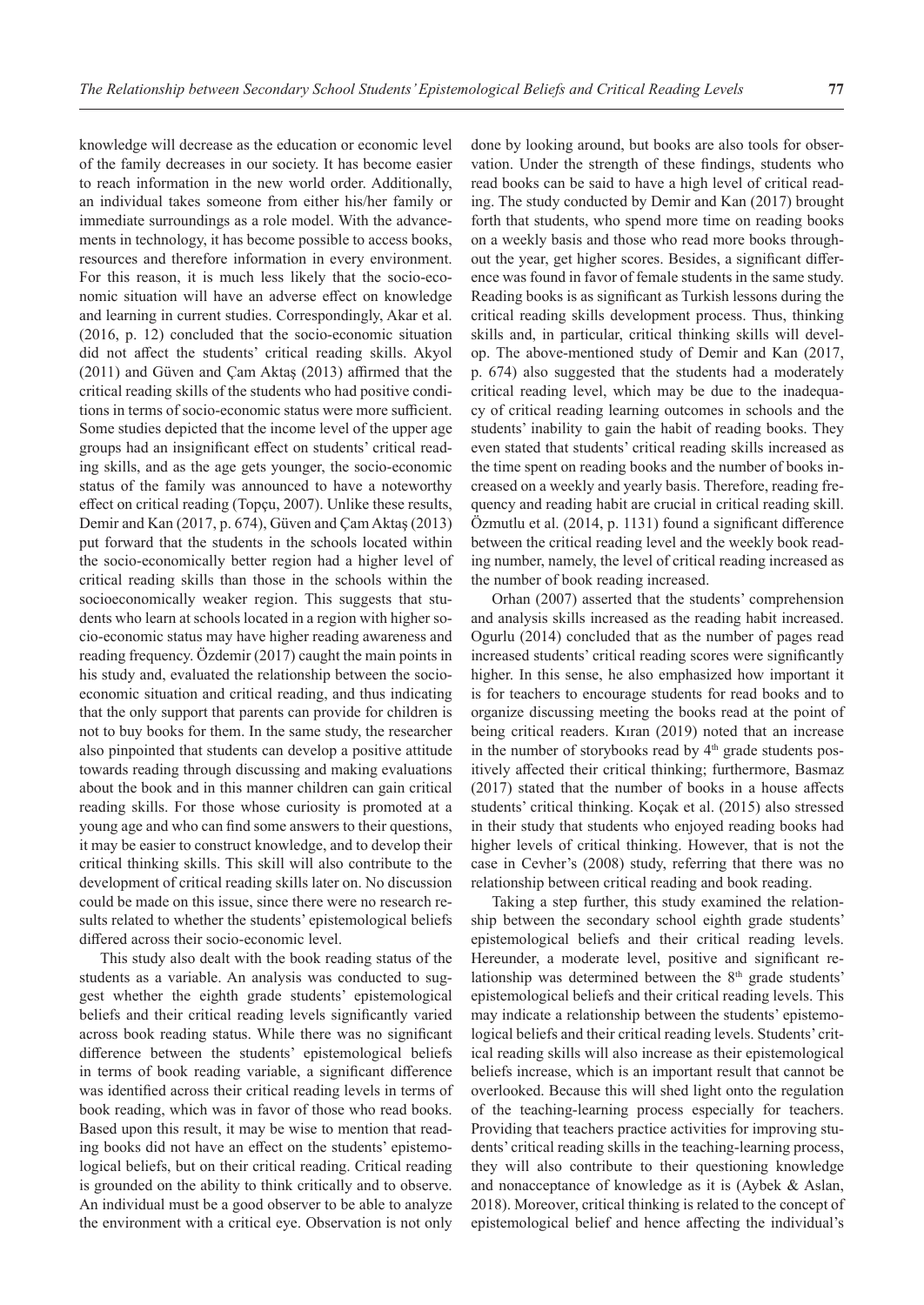approach toward knowledge units and learning (Ennis, 1991 as cited in Kandemir & Eğmir, 2020, p. 180). Self-control, logic, metacognition and reflective thinking are also active in critical thinking. Therefore, knowledge is tested and evaluated at this stage. In a similar vein, critical reading is a process that includes various mental activities and that is closely related to the individual's attitude towards knowledge (Kandemir & Eğmir, 2020, p. 180).

Based on the aforementioned results, various recommendations have been provided:

- 1. The students' epistemological beliefs and their critical reading levels were determined to be at a moderate level. Studies on the reasons why students' epistemological beliefs and their critical thinking levels are not at a high level may contribute to the relevant literature.
- 2. The students' reading status through their critical reading levels was determined to be significantly effective. Based on this result, students' critical reading skills can be improved by encouraging them to read a novel, story, magazine, etc.
- 3. The study findings suggested a positive and significant relationship between the students' critical reading levels and their epistemological beliefs. Accordingly, teachers are recommended to apply activities to develop students' critical reading skills in their lessons. For this, learner- centered activities can be organized. Students' epistemological beliefs will also develop in this regard.
- 4. It is recommended to conduct studies that examine the secondary school students' epistemological beliefs and their critical reading levels in terms of different variables such as parents' educational status and their occupation.

#### **REFERENCES**

- Acat, M. B., Tüken, G., & Karadağ, E. (2010). Bilimsel epistemolojik inançlar ölçeği: Türk kültürüne uyarlama, dil geçerliği ve faktör yapısının incelenmesi. *Türk Fen Eğitimi Dergisi, 7*(4), 67-89.
- Akar, C. (2007). *İlköğretim öğrencilerinde eleştirel düşünme becerileri* (Yayımlanmamış doktora tezi). Ankara Gazi Üniversitesi, Ankara.
- Akar, C., Başaran, M., & Kara, M. (2016). İlkokul 4. sınıf öğrencilerinin eleştirel okuma becerilerinin çeşitli değişkenler açısından incelenmesi. *Electronic Turkish Studies*, *11*(3), 1-14.
- Akbıyık, C., & Seferoğlu, S. S. (2006). Eleştirel düşünme eğilimleri ve akademik başarı. *Çukurova Üniversitesi Eğitim Fakültesi Dergisi*, *3*(32), 90–99
- Akbulut, Y. (2011). *Sosyal bilimlerde SPSS uygulamaları*. İdeal Yayınları.
- Akyol, A. (2011). 2005 *ilköğretim ikinci kademe Türkçe dersi öğretim programında eleştirel okuma* (Yayımlanmamış yüksek lisans tezi). Afyon Kocatepe Üniversitesi, Afyon.
- Altunsöz, D. (2016). Türkçe *dersi 4. sınıf öğretim programının öğrencilerin eleştirel okuma becerilerini geliştirme açısından incelenmesi* (Yayınlanmamış yüksek lisans tezi). Bartın Üniversitesi, Bartın.
- Arıcı, A. F. (2012). *Okuma eğitimi*. Pegem Akademi Yayınları.
- Aşılıoğlu, B. (2008). Bilişsel öğrenmeler için eleştirel okumanın önemi ve onu geliştirme yolları. *D.Ü. Ziya Gökalp Eğitim Fakültesi Dergisi*, *10,* 1-11.
- Aybek, B., & Aslan, S. (2018). Öğretmen adaylarının epistemolojik inançlarının çeşitli değişkenler açısından incelenmesi. *İnönü Üniversitesi Eğitim Fakültesi Dergisi, 19*(2), 328–340.
- Aydın, M., & Geçici, M. E. (2017). 6. sınıf öğrencilerinin epistemolojik inançlarının bazı değişkenler açısından incelenmesi. *Ahi Evran Üniversitesi Kırşehir Eğitim Fakültesi Dergisi, 18*(1), 213-229.
- Aydoğdu, İ. (2020). *İlkokul 4. sınıf öğrencilerinin eleştirel düşünme algıları ile akademik başarıları arasındaki ilişkilerinin incelenmesi*. Yayımlanmamış yüksek lisans tezi. Erzincan Binali Yıldırım Üniversitesi, Erzincan.
- Balantekin, Y. (2013). İlköğretim öğrencilerinin bilimsel bilgiye yönelik epistemolojik İnançları. *Bartın Üniversitesi Eğitim Fakültesi Dergisi, 2*(2), 312-328.
- Basmaz I. (2017). *Eleştirel düşünme eğilimlerinin okuduğunu anlama, öğrenci, aile ve ev ortamı değişkenleri bağlamında incelenmesi* (Yayımlanmamış yüksek lisans tezi). Ankara Üniversitesi, Ankara.
- Başaran, M. (2013). 4. sınıf öğrencilerinin üst bilişsel okuma stratejilerini kullanma durumları ve bu stratejilerle okuduğunu anlama arasındaki ilişki. *Turkish Studies, 8*(8), 225-240.
- Başbay, M. (2013). Epistemolojik inancın eleştirel düşünme ve üstbiliş ile ilişkisinin yapısal eşitlik modeli ile incelenmesi. *Eğitim ve Bilim, 38*(169), 249-262.
- Batur, Z., Ulutaş, M., & Beyret, T. N. (2019). LGS Türkçe sorularının PISA okuma becerileri hedefleri açısından incelenmesi. *Milli Eğitim Dergisi*, *48*(1), 595-615.
- Boz, Y., Aydemir, M., & Aydemir, N. (2011).  $4<sup>th</sup>$ ,  $6<sup>th</sup>$ , and 8<sup>th</sup> grade Turkish elementary students' epistemological beliefs. *Elementary Education Online, 10*(3), 1191– 1201.
- Bruning, R. H., Schraw, G. J., & Ronning, R. R. (1995). *Cognitive psychology and instruction.* Englewood Cliffs, NJ: Prentice-Hall.
- Büyüköztürk, Ş., Kılıç Çakmak, E., Akgün, Ö. E., Karadeniz, Ş., & Demirel, F. (2011). *Bilimsel araştırma yöntemleri*. Pegem Akademi.
- Cano, F. (2005). Epistemological beliefs and approaches to learning: Their change through secondary school and their influence on academic performance. *British Journal of Educational Psychology, 75*, 203-221.
- Cevher, Ö. (2008). 2006 *Türkçe programının ilköğretim 6. sınıf düzeyinde eleştirel düşünme becerisine etkililiği* (Yayımlanmamış yüksek lisans tezi). Sakarya Üniversitesi, Sakarya.
- Chan, C. K. K., & Sachs, J. (2001). Beliefs about learning in children's understanding of science texts. *Contemporary Educational Psychology*, *26,* 192-210.
- Chen, J. A., & Pajares, F. (2010). Implicit theories of ability of grade 6 science students: Relation to epistemological beliefs and academic motivation and achievement in science. *Contemporary Educational Psychology, 35*(1), 75-87.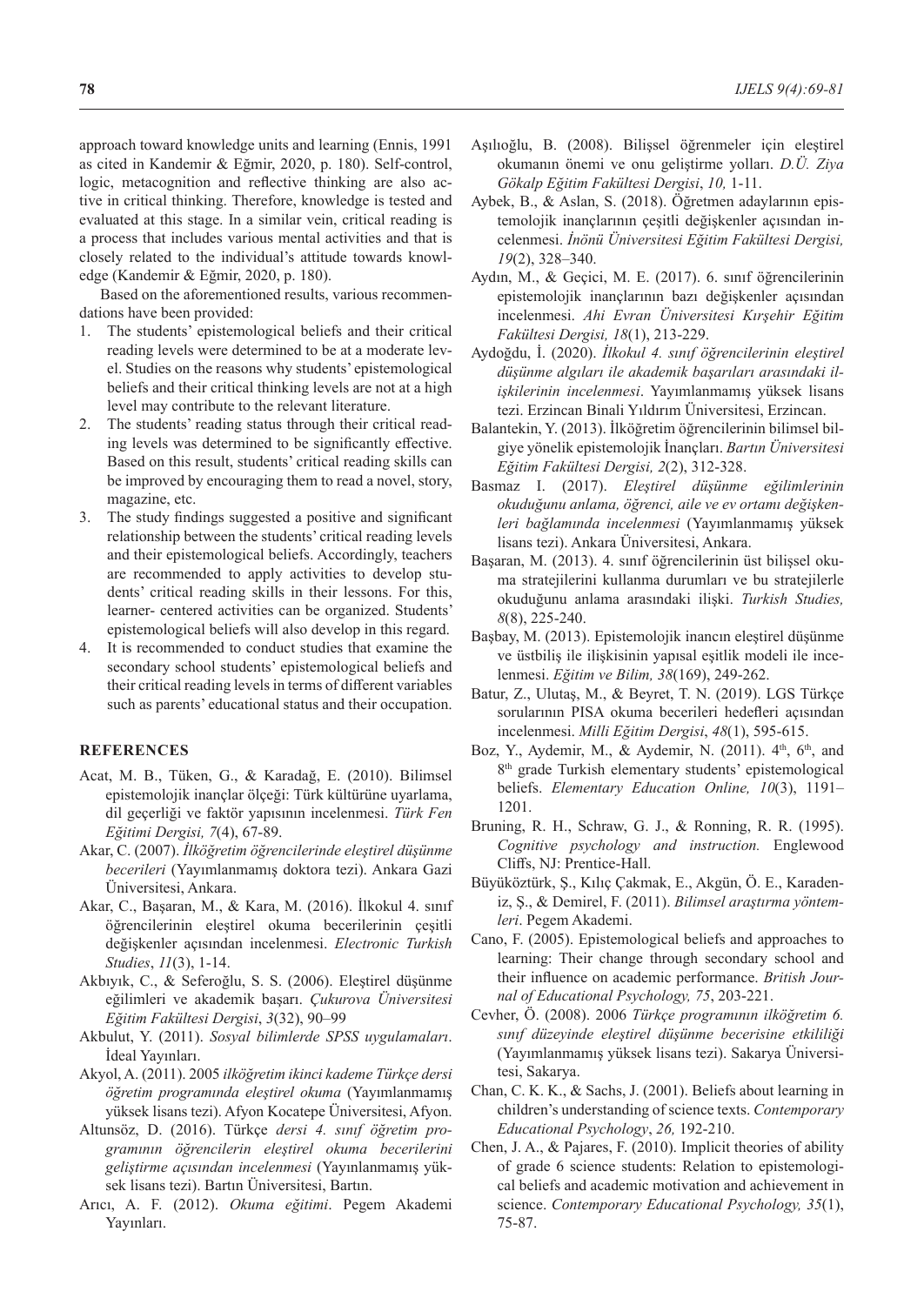- Conley, A. M., Pintric, H. P. R., Vekiri, I., & Harrison, D. (2004). Changes in epistemological beliefs in elementary science students. *Contemporary Educational Psychology, 29*(2), 186-204.
- Çam, B. (2006). *İlköğretim öğrencilerinin görsel okuma düzeyleri ile okuduğunu anlama, eleştirel okuma ve Türkçe dersi akademik başarıları arasındaki ilişki* (Yayımlanmamış yüksek lisans tezi). Osmangazi Üniversitesi, Eskişehir.
- Çelik, A. B., & Arı, A. G. (2020). Bilim tarihi uygulamalarının epistemolojik inançlar üzerine etkisi. *Selçuk Üniversitesi Sosyal Bilimler Enstitüsü Dergisi*, *44*, 100-124.
- Dal, S. (2012). *İlköğretim 5. sınıf Türkçe dersinde eleştirel okuryazarlık uygulamaları: bir eylem araştırması*. (Yayınlanmamış doktora tezi). Anadolu Üniversitesi, Eskişehir.
- Demir, S., & Akınoğlu, O. (2010). Epistemolojik inanışlar ve öğretme öğrenme süreçleri. *M.Ü. Atatürk Eğitim Fakültesi Eğitim Bilimleri Dergisi, 32,* 75 – 93.
- Demir, R., & Kan, M. O. (2017). 7. sınıf öğrencilerinin eleştirel okuma becerileri. *Mersin Üniversitesi Eğitim Fakültesi Dergisi*, *13*(2), 666-682.
- Deryakulu, D. (2002). Denetim odağı ve epistemolojik inançların öğretim materyalini kavramayı denetleme türü ve düzeyi ile ilişkisi. *Hacettepe Üniversitesi Eğitim Fakültesi Dergisi, 22,* 55-61.
- Duran, M., & Mihladiz, G. (2014). A study on  $6<sup>th</sup>$  grade students' epistemological beliefs. *Procedia-Social and Behavioral Sciences*, *116,* 4328-4332.
- Emiroğlu, H. (2014). *Eleştirel okuma öğretiminin eleştirel okuma becerisine etkisi* (Yayımlanmamış yüksek lisans tezi). Düzce Üniversitesi, Düzce.
- Evcim, İ. (2010). *İlköğretim 8. sınıf öğrencilerinin epistemolojik inanışlarıyla, fen kazanımlarını günlük yaşamlarında kullanabilme düzeyleri ve akademik başarıları arasındaki ilişki* (Yayımlanmamış yüksek lisans tezi). Marmara Üniversitesi, İstanbul.
- Evcim, İ., Turgut, H., & Şahin, F. (2011). İlköğretim öğrencilerinin epistemolojik inanışlarıyla, günlük yaşam problemlerini çözebilme ve akademik başarı düzeyleri arasındaki ilişki. *Gaziantep Üniversitesi Sosyal Bilimler Dergisi 10*(3), 1199 -1220.
- Field, A. (2013). *Discovering statics using SPSS.* London: SAGE Pub.
- Fraenkel, J. R., Wallen, N. E., & Hyun, H. (2014). *How to design and evaluate research in education.* McGraw-Hill Education.
- Geçgel, H., Kana, F., Öztürk, N. E., & Akkaş, İ. (2020). Öğretmen adaylarının okuma motivasyonları ve sosyal medyaya özgü epistemolojik inançları arasındaki ilişkinin incelenmesi. *Dil Eğitimi ve Araştırmaları Dergisi*, *6*(2), 478-507.
- Green, S.B., & Salkind, N.J. (2013). *Using SPSS for Windows and Macintosh: Analyzing and understanding data*. Pearson.
- Gülsoy Başer, V. G., B., Erol, O., & Akbay, T. (2015). Ortaokul öğrencilerinin bilimsel epistemolojik inançlarının

farklı değişkenlere göre incelenmesi. *Mehmet Akif Ersoy Üniversitesi Eğitim Fakültesi Dergisi*, *1*(35), 1-28.

- Güven, M., & B. Çam Aktaş. (2013). Eleştirel okuma ve görsel okuma arasındaki ilişki. *Uluslararası Eğitim Programları ve Öğretim Çalışmaları Dergisi, 3*(6), 31-45.
- Hocaoğlu, N., & Akkaş-Baysal, E. (2020). Nicel araştırma modelleri-desenleri. G. Ocak (Ed.). *Eğitimde bilimsel araştırma yöntemleri*. Pegem Akademi Yayıncılık.
- Hofer, B., & Pintrich, P.R. (1997). The development of epistemological theories: Beliefs about knowledge and knowing and their relation to learning. *Review of Educational Research, 67*(1), 88-140.
- Hofer, B. (2000). Dimensionality and disciplinary differences in personal epistemology. *Contemporary Educational Psychology*, *25*, 378-405.
- Hofer, B.K. (2001). Personal epistemology research: Implications for learning and teaching. *Educational psychology review*, *13*(4), 353-383.
- Hofer, B. (2004). Epistemological understanding as a metacognitive process: Thinking aloud during online searching. *Educational Psychologist*, *39,* 43–55.
- Hoffman, J. V. (1992). Critical reading/thinking across the curriculum: using i-charts to support learning. *Language Arts*, *69*, 121-127.
- Ip, W., Lee, D., Lee, I., Chau, J., Wootton, Y., & Chang, A. (2000). Dispositions toward critical thinking: A study of Chinese undergraduate nursing students. Journal of *Advanced Nursing, 32*, 84-90.
- Islıcık, T. (2012). *Yapılandırmacı öğrenme ortamlarının bilimsel epistemolojik inançlara etkisi* (Yayımlanmamış yüksek lisans tezi). Gazi Üniversitesi, Ankara.
- Işık, E. N. (2003). Bilim, etik ve eğitim ilişkisi üzerine. *Türkiye Mühendislik Haberleri, 423*(1), 25-26.
- İşeri, K. (1998). Okuma ediminin eğitimsel işlevi. *Dil Dergisi*, *70*, 5-18.
- İşlekeller, A. (2008). *Eleştirel düşünme becerilerini temel alan Türkçe öğretiminin üstün ve normal zihin düzeyindeki öğrencilerin erişi, eleştirel düşünme düzeylerine ve tutumlarına etkisi* (Yayınlanmamış yüksek lisans tezi). İstanbul Üniversitesi, İstanbul.
- Kandemir, S. N. & Eğmir, E. (2020). Ortaokul öğrencilerinin epistemolojik inançlarının eleştirel düşünme eğilimleri ile akademik özyeterlilikleri üzerindeki etkisi. *Avrasya Uluslararası Araştırmalar Dergisi*, *8*(24), 178-208.
- Kaplan, A. Ö., & Çavuş, R. (2016). Farklı epistemolojik inanışlara sahip 8. sınıf öğrencilerinin genetik temalı sosyo-bilimsel konulara bakış açıları. *International Online Journal of Educational Sciences, 8*(4), 178-198.
- Karabay, A. (2013). Eleştirel yazma eğitiminin Türkçe öğretmeni adaylarının yazma akademik başarılarına ve eleştirel yazma düzeylerine etkisi. *Turkish Studies, 8*(9), 1729-1743.
- Karadeniz, A. (2006). *Liselerde eleştirel düşünme eğitimi* (Yayımlanmamış yüksek lisans tezi). Hacettepe Üniversitesi, Ankara.
- Karagöz, Y. (2017). *SPSS & AMOS uygulamalı bilimsel araştırma yöntemleri ve yayın etiği.* Ankara: Nobel Yayıncılık.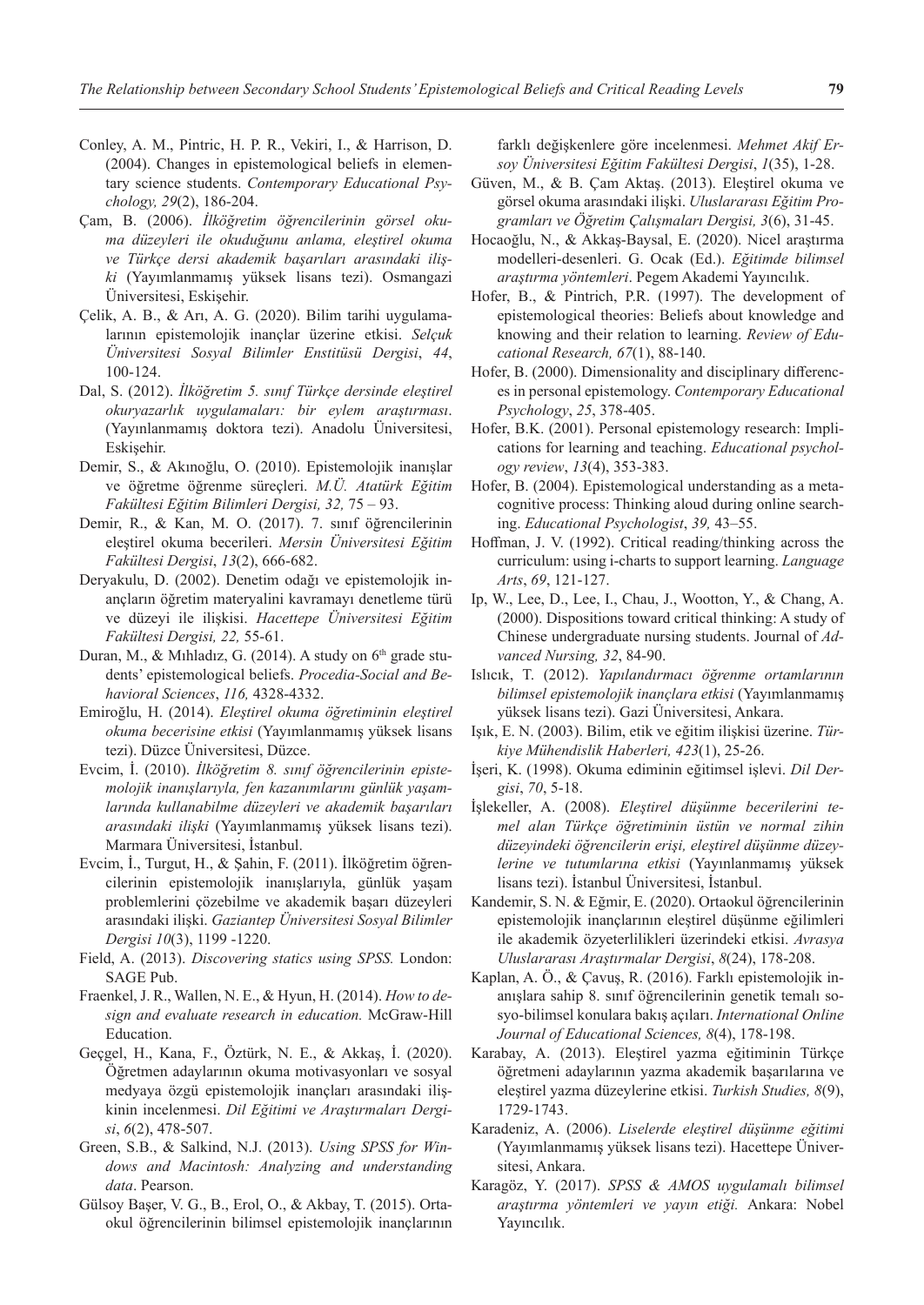- Karakaya, İ. (2012). Bilimsel araştırma yöntemleri. A. Tanrıöğen (Ed.) *Bilimsel araştırma yöntemleri*. Anı Yayıncılık.
- Kardash, C. M., & Scholes, R. J. (1996). Effects of preexisting beliefs, epistemological beliefs, and need for cognition on interpretation of controversial issues. *Journal of Educational Psychology*, *88*, 260–271.
- Kıran, M. S. (2019). *İlkokul 4. sınıf öğrencilerinin eleştirel düşünme beceri düzeyleri ile okuduğunu anlama başarı durumları arasındaki ilişki* (Yayımlanmamış yüksek lisans tezi). İnönü Üniversitesi, Malatya.
- Kızılgüneş, B. (2007). *Predictive ınfluence of students' achievement motivation, meaningful learning approach and epistemological beliefs on classification concept achievement* (Unpublished master's thesis). Middle East Technical University, Ankara
- Kitchener, K. S. (1983). Cognition, metacognition, and epistemic cognition: A threelevel model of cognitive processing. *Human Development, 26*(4), 106-116.
- Kitchener, K. S., & King, P. M. (1981). Reflective judgment: Concepts of justification and their relationship to age and education. *Journal of Applied Developmental Psychology, 2*(2), 89–116.
- Kitchener, K. S., King, P. M., Wood, P. K., & Davison, M. L. (1989). Sequentiality and consistency in the development of reflective judgment: A six-year longitudinal study. *Journal of Applied Developmental Psychology, 10,* 73–95.
- Koç-Erdamar, G. & Alpan, G. B. (2011). Öğretmen adaylarının epistemolojik inançları. *E-Journal of New World Sciences Academy, 6*(4), 2689-2698.
- Koçak, B., Kurtlu, Y., Ulaş, H. & Epçaçan, C. (2015). Sınıf öğretmeni adaylarının eleştirel düşünme düzeyleri ve okumaya yönelik tutumları arasındaki ilişki. *Ekev Akademi Dergisi, 61*(61), 211- 228.
- Meral, M., & Çolak, E. (2009). Öğretmen adaylarının bilimsel epistemolojik inançlarının belirlenmesi. *Ondokuz Mayıs Üniversitesi Eğitim Fakültesi Dergisi*, *27,* 129-146.
- Mut, G., & Gelişli, Y. (2021). Ortaokul 8. sınıf öğrencilerinin okuma alışkanlığının oluşmasında etkili olan faktörlere ilişkin görüşleri. *Muallim Rıfat Eğitim Fakültesi Dergisi*, *3*(1), 92-113.
- Ogurlu, Ü. (2014). Üstün zekâlı ve yetenekli öğrencilerin okuma ilgisi, tutumu ve eleştirel okuma becerileri. *Ankara Üniversitesi Eğitim Bilimleri Fakültesi Özel Eğitim Dergisi, 15*(2), 29-41.
- Okur, T. (2019). *Okuma çemberlerinin ilkokul öğrencilerinin eleştirel okuma becerilerine etkisi* (Yayımlanmamış yüksek lisans tezi). Pamukkale Üniversitesi, Denizli.
- Orhan, Ö. (2007). *İlköğretim vatandaşlık ve insan hakları eğitimi dersinde eleştirel okuma tekniğinin kullanımının değerlendirilmesi* (Yayımlanmamış yüksek lisans tezi). Gazi Üniversitesi, Ankara.
- Özdemir, S. (2005). *Web ortamında bireysel ve işbirlikli problem temelli öğrenmenin eleştirel düşünme becerisi, akademik başarı ve internet kullanımına yönelik tutuma etkileri* (Yayınlanmamış doktora tezi). Gazi Üniversitesi, Ankara.
- Özdemir, E. (2014). Tarama yöntemi. M. Metin (Ed.). *Kuramdan uygulamaya eğitimde bilimsel araştırma yöntemleri* (pp.77-97)*.* Pegem Akademi Yayıncılık.
- Özdemir, S. (2017). Ortaokul öğrencilerinin eleştirel okuma özyeterlikleri. *Mehmet Akif Ersoy Üniversitesi Eğitim Bilimleri Enstitüsü Dergisi*, *5*(7), 40-55.
- Özdemir, M., & Doğruöz, E. (2020). Bilimsel araştırma desenleri. N. Cemaloğlu (Ed.). *Bilimsel araştırma teknikleri ve etik.* (pp. 65-98). Pegem Akademi Yayıncılık.
- Özensoy, A. U. (2011). *Eleştirel okumaya göre düzenlenmiş sosyal bilgiler dersinin eleştirel düşünme becerisine etkisi* (Yayımlanmamış doktora tezi). Gazi Üniversitesi, Ankara.
- Özmutlu, P., Gürler, I., Kaymak, H., & Demir, Ö. (2014). Ortaokul öğrencilerinin eleştirel okuma becerilerinin çeşitli değişkenlere göre incelenmesi. *Electronic Turkish Studies*, *9*(3), 1121-1133.
- Pallant, J. (2010). *SPSS survival manual: a step by step guide to data analysis using SPSS for Windows.* Australian Copyright.
- Paulsen, M. B., & Wells, C. T. (1998). Domain differences in the epistemological beliefs of college students. *Research in Higher Education*, *39*(4), 365-384.
- Perry, W. G., Jr. (1968). *Patterns of development in thought and values of students in a liberal arts college: A validation of a scheme*. Cambridge, MA: Bureau of Study Counsel, Harvard University.
- PISA (2015), Retrieved Date: 15.03.2019, http://odsgm. meb.gov.tr/test/analizler/docs/PISA/PISA2015\_Ulusal Rapor.pdf.
- Potur, Ö. (2014). *Ortaokul Türkçe derslerinde eleştirel okuryazarlık eğitimi* (Yayınlanmamış Doktora Tezi). Çanakkale On Sekiz Mart Üniversitesi Eğitim Bilimleri Enstitüsü, Çanakkale.
- Ricco, R. Pierce, S. S., & Medinilla, C. (2010). Epistemic beliefs and achievement motivation in early adolescence. *Journal of Early Adolescence, 30*(2), 305-340.
- Qian, G., & Alvermann, D. (2000). Relationship between epistemological beliefs and conceptual change learning. *Reading & Writing Quarterly, 16*, 59-74.
- Özbay, H. E. (2016*). Ortaokul öğrencilerinin akademik başarılarının bilimsel epistemolojik inançlar ve zihinsel risk alma davranışları ile ilişkisinin incelenmesi* (Yayımlanmamış doktora tezi). İnönü Üniversitesi, Malatya.
- Özonat, Z. (2018). *Çoklu ortama dayalı eleştirel okuma eğitiminin 6. sınıf öğrencilerinin eleştirel okuma becerilerine etkisi*. (Yayımlanmamış doktora tezi). İnönü Üniversitesi, Malatya.
- Sadıç, A., & Çam, A. (2015). 8. sınıf öğrencilerinin epistemolojik inançları ile PISA başarıları ve fen ve teknoloji okuryazarlığı. *Bilgisayar ve Eğitim Araştırmaları Dergisi, 5*(3), 18-49.
- Sadioğlu, Ö. & Bilgin, A. (2008). İlköğretim öğrencilerinin eleştirel okuma becerileri ile cinsiyet ve anne-baba eğitim durumu arasındaki ilişki. *İlköğretim Online, 7*(3), 814-822.